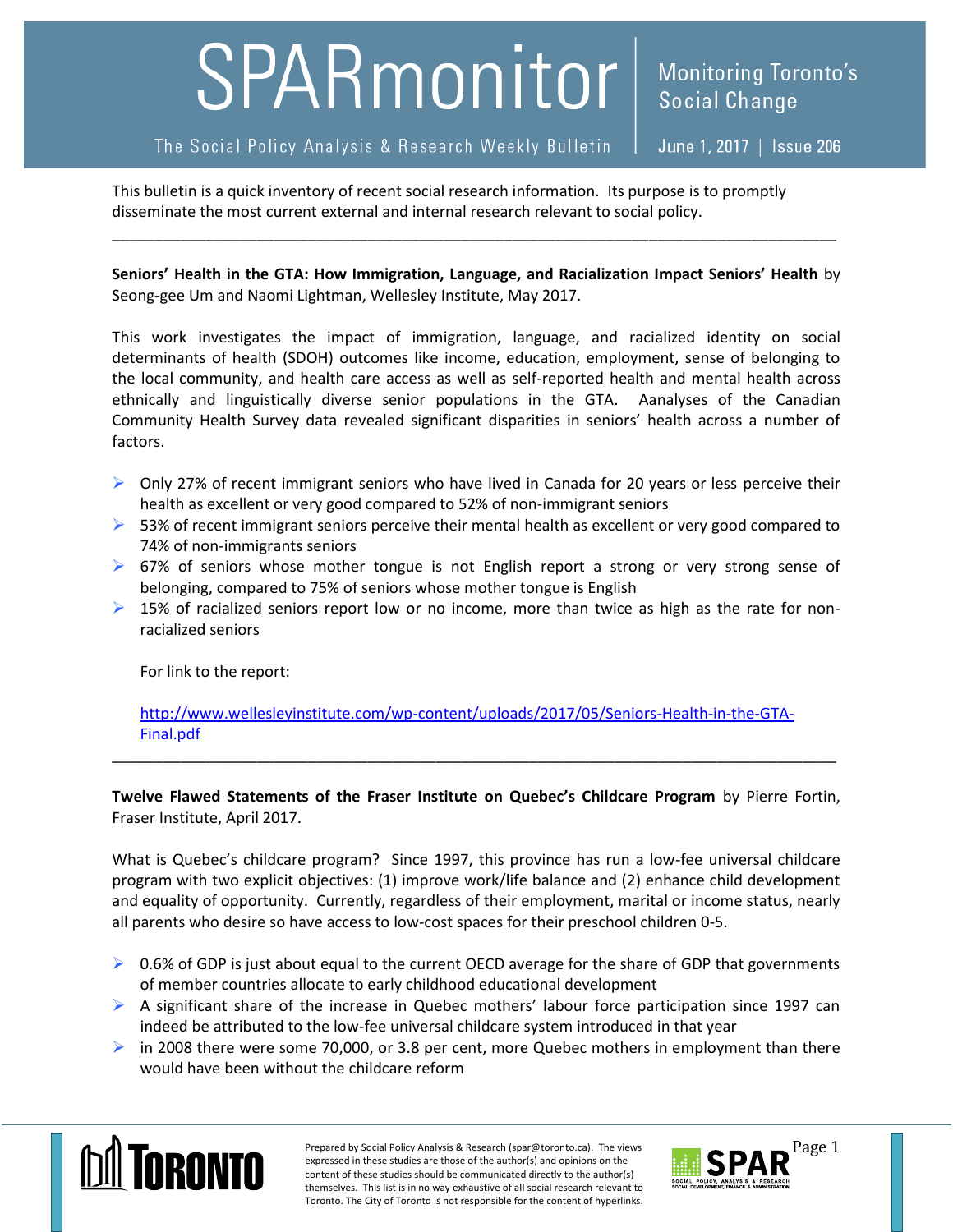For link to the report:

http://www.childcarecanada.org/sites/default/files/12 Flawed Statements Fraser Institute QC C [hildcare.pdf](http://www.childcarecanada.org/sites/default/files/12_Flawed_Statements_Fraser_Institute_QC_Childcare.pdf)

**Women in Canada: Women with Disabilities:** A Gender-based Statistical Report by Amanda Burlock, Statistics Canada, May 2017.

\_\_\_\_\_\_\_\_\_\_\_\_\_\_\_\_\_\_\_\_\_\_\_\_\_\_\_\_\_\_\_\_\_\_\_\_\_\_\_\_\_\_\_\_\_\_\_\_\_\_\_\_\_\_\_\_\_\_\_\_\_\_\_\_\_\_\_\_\_\_\_\_\_\_\_\_\_\_\_\_\_\_\_\_\_

Previous research has shown that people with disabilities are more likely than people without disabilities to experience social exclusion and discrimination, which results in unequal access to social, cultural, political, and economic resources. For women with disabilities, gender inequities in Canada may contribute added social and economic barriers.

- Nearly 2.1 million women (14.9%) and 1.7 million men (12.5%) aged 15 or older reported having one or more disabilities that limited them in their daily activities in 2012
- Among younger people (aged 15 to 29), the proportion of women and men who reported disabilities was similar
- $\triangleright$  From age 30 onwards, the proportion of women who reported disabilities was roughly two percentage points higher than that observed among men in most age groups
- $\triangleright$  This gap, however, was substantially larger among those aged 90 or older, where 67.3% of women reported disabilities, compared with 48.8% of men; a difference of 18.5 percentage points

For link to the report:

<http://www.statcan.gc.ca/pub/89-503-x/2015001/article/14695-eng.pdf>

**Doing as Well as One's Parents? Tracking recent changes in income mobility in Canada, 1978 to 2014** by Yuri Ostrovsky, Statistics Canada, May 2017.

\_\_\_\_\_\_\_\_\_\_\_\_\_\_\_\_\_\_\_\_\_\_\_\_\_\_\_\_\_\_\_\_\_\_\_\_\_\_\_\_\_\_\_\_\_\_\_\_\_\_\_\_\_\_\_\_\_\_\_\_\_\_\_\_\_\_\_\_\_\_\_\_\_\_\_\_\_\_\_\_\_\_\_\_\_

This article examines recent changes in intergenerational income mobility in Canada, focusing specifically on changes in the rate of absolute income mobility, i.e., the share of young Canadians whose family income was at least as high as that of their parents when they were the same age. The analysis focuses mainly on children who were born from 1970 to 1984 and compares their family income at age 30 (observed from 2000 to 2014) with that of their parents when they were the same age.

- $\triangleright$  Absolute income mobility was higher for each cohort born between 1970 and 1977 than for the preceding cohort: 59% for the 1970 cohort and 67% for the 1977 cohort
- For children born in 1979, 1980, 1982 or 1984, absolute income mobility rates by age 30 ranged from 66% to 64%
- $\triangleright$  Mobility rates were lower compared with those based on the adjusted family income: 48% for the 1970 cohort, 55% for the 1977 cohort, and 53% for the 1984 cohort